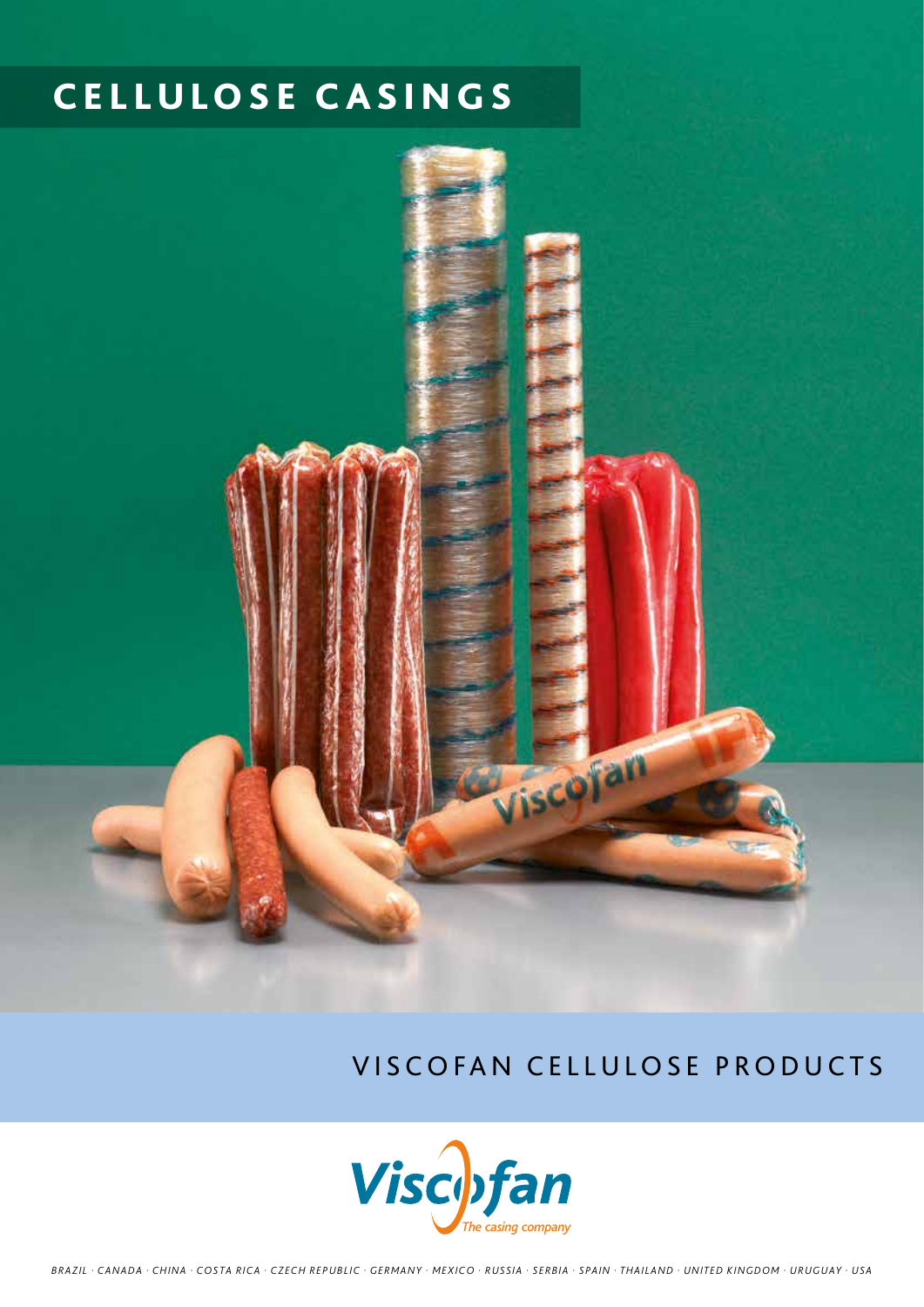# Cellulose CAS ING S

**Viscofan small caliber cellulose casings** combine high elasticity with an extremely consistent caliber. They are permeable to flavours and colours as intended during the smoking process, but are impermeable to other unwanted aromas. With their excellent peelability troublefree industrial processing is guaranteed.

**Viscofan big caliber cellulose casings** are permeable tubes made of regenerated cellulose. The transparent, high-gloss properties, coupled to brilliant printing make your products highly merchandisable. The clarity of these casings is visually appealing and allows the consumer to see the actual product. Depending on the casing properties, cylindrical or oval shape products can be achieved.

| <b>PRODUCT</b>                                                                                                                                                                                                                                                                                                                                                                                            | <b>CALIBER</b>              | <b>COLOUR</b>                                                                                | PROCESSING INFORMATION                                                                                                |  |
|-----------------------------------------------------------------------------------------------------------------------------------------------------------------------------------------------------------------------------------------------------------------------------------------------------------------------------------------------------------------------------------------------------------|-----------------------------|----------------------------------------------------------------------------------------------|-----------------------------------------------------------------------------------------------------------------------|--|
| SMALL CALIBER CELLULOSE CASINGS                                                                                                                                                                                                                                                                                                                                                                           |                             |                                                                                              |                                                                                                                       |  |
| <b>Small caliber (Skinless)</b><br>For smoked and unsmoked processed sausages<br>and also dry-cured sausages, for use on high-speed<br>peelers.                                                                                                                                                                                                                                                           | 12EUR/13USA-<br>42EUR/44USA | Transferable: red, orange<br>Non-transferable: light smoke, blue,<br>red, orange, salmon red | Fill directly in the direction indicated<br>without prior soaking. The cooking<br>temperature should not exceed 80°C. |  |
| <b>BIG CALIBER CELLULOSE CASINGS</b>                                                                                                                                                                                                                                                                                                                                                                      |                             |                                                                                              |                                                                                                                       |  |
| LC<br>Offering unmatched properties. The casing characte-<br>ristics go from optimum cylindric uniformity, perfect<br>elasticity up to highest adaptability.<br>The uniformity is especially usefull for non sliced<br>products. It is the ideal casing for spreadable sausage<br>made from raw meat, smoked and unsmoked<br>poducts, small sectioned and formed meat-hams<br>and fermented dry products. | 38 mm - 60 mm               | transparent                                                                                  | Process directly. Suitable for fully<br>automatic filling and clipping<br>machines.                                   |  |
| Delipak-C<br>The perfect solution for larger size requirements such<br>as cooked, smoked or unsmoked sausages (Salami).<br>Having lower elasticity, these casings allow uniform<br>cylindrical products.                                                                                                                                                                                                  | 65 mm - 135 mm              | transparent                                                                                  | Soak in clear water. Suitable for fully<br>automatic filling and clipping<br>machines.                                |  |
| <b>Delipak-HS</b><br>The casing with highest elasticity and flexibility,<br>giving additional strength. In an oval shape.<br>Ready to withstand quick pressure stuffing, allowing<br>efficient manufacture of pear shaped products. Ideal<br>for cooked, smoked or unsmoked products (boneless<br>ham, Canadian bacon or boneless butts)                                                                  | 80 mm - 130 mm              | transparent                                                                                  | Soak in clear water.<br>Suitable for manual filling<br>and clipping.                                                  |  |
| Delipak-LW<br>Adaptable and flexible during stuffing which permits<br>the casing to form around the product producing a<br>natural oval shape.<br>Well suited for large diameter cooked, smoked or<br>unsmoked products (mortadella, semi boneless<br>hams, pork shoulder picnics).                                                                                                                       | 95 mm - 250 mm              | transparent                                                                                  |                                                                                                                       |  |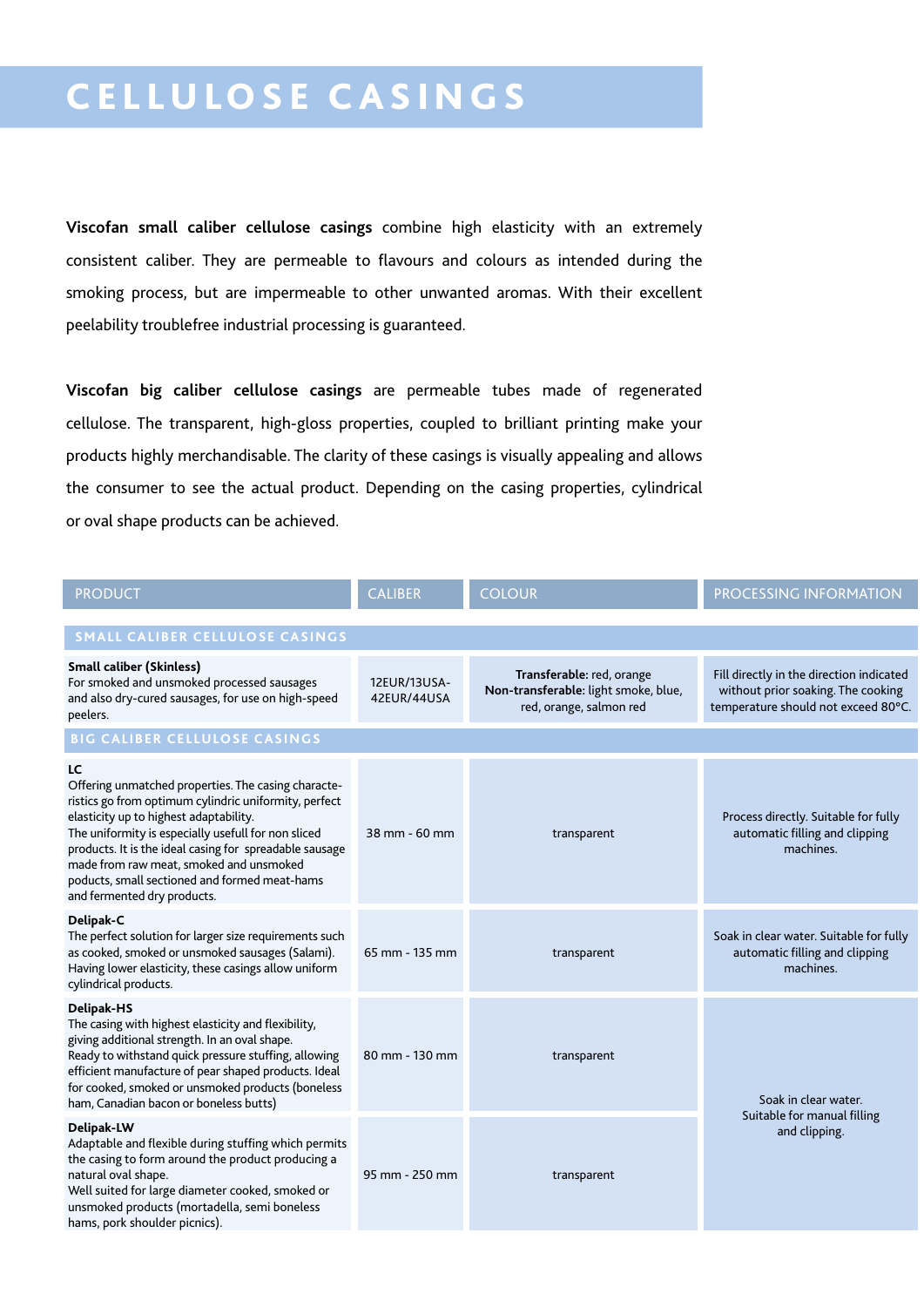



| COOKED SAUSAGES | DRY SAUSACES | <b>RAW MEAT</b> | <b>HAM</b> | <b>EASY PEELING</b> | SMOKABLE | <b>COLOUR TRANSFER</b> |
|-----------------|--------------|-----------------|------------|---------------------|----------|------------------------|
|                 |              |                 |            |                     |          |                        |

Not every caliber/colour variation is available. Please ask your country's distributor for the corresponding data sheet for detailled information. All data published corresponds to our present state of knowledge and is published without any liability. Viscofan reserves the right to make alterations and supplements as technology progresses.

| BIG CALIBER CELLULOSE CASINGS |  |  |  |  |  |  |  |
|-------------------------------|--|--|--|--|--|--|--|
|                               |  |  |  |  |  |  |  |
|                               |  |  |  |  |  |  |  |
|                               |  |  |  |  |  |  |  |
|                               |  |  |  |  |  |  |  |

# **Small Caliber Cellulose Casings (Skinless)**

## **smoking**

A perfectly balanced transfer of smoke will give your product the perfect look by equal colour and smoke passage.

### **stripes**

Skinless casings are available with 3 to 4 stripes according to diameter.

#### **Printing**

Viscofan Cellulose Casings can be printed in up to two colours. We offer a wide variety of colours for you to choose from. Prints which are impermeable to smoke are also available (shadow print).

### **Big Caliber Cellulose Casings**

#### **smoking**

A perfectly balanced transfer of smoke will give your product the perfect look by equal colour and smoke passage.

#### **storage**

Store the Big Caliber Cellulose Casings cool and dry. Shirred casings must be stored in original packaging to avoid moisture loss.

**cooking delipak**

Horizontally or hanging in net.

**printing**

Big Caliber Cellulose Casings can be printed on both sides.